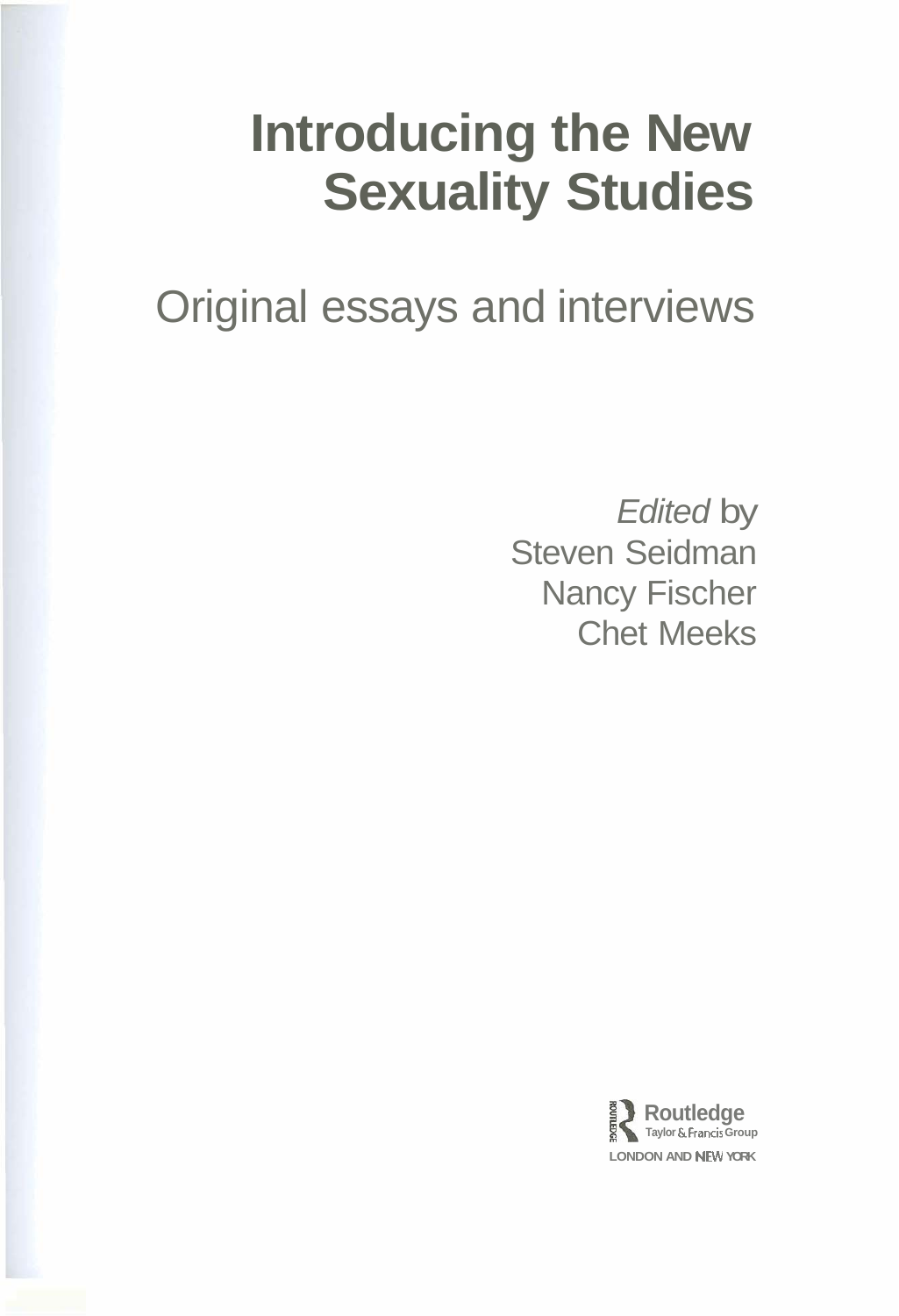## 42 **Wait** . . . **hip hop sexualities**

## Thomas F: DeFrantz

Massachusetts Institute of Technology

Summer 2005, driving home from the gym in Bull City (Durham, NC, if you don't know), FM radio cranked. A new beat catches my body. Hot and lean. I ride its tones downward, catching the finger snaps in between the throaty, falling and rising bassline that asks a question then answers itself in one continuous swoop. Funky, hot, and full of potential, the spare beat is only a basstone and a fingerpop, but it is defiant and inevitable as it commands me to move my shoulders, my neck, my pelvis. A whispering male voice draws me toward the radio speaker; for a moment, I focus only on the sound and its desire for me to pay attention to its musical imperative. "Wait till I show you this ... You will never get enough."

Like any hip hop academic  $-$  corny as that may sound  $-$  I rush home, fire up the laptop, and Google the hook. In seconds I get it: Ying Yang Twins, the lead single from their just-released CD *United States* of *Atlanta,* and the version 1 heard in my car was a "clean" version of a "dirty" song. I download the real deal. In anticipation, I position the laptop speakers and let loose the preferred, original, explicit version. This is more like it. The beat bounces just **as** hard in its insistent groove, but now the rhyme sizzles with exhortations to flirt, to give head, to fuck, switch positions often, and finally the provocative hook – "Wait till you see my dick . . . Gonna beat that pussy up." I laugh, incredulously, at the inelegant rhyme, and immediately forward the tune to everyone I can think of. Within days, it seems to be the only song I hear, at parties, on the radio, at the gym, in the club.

Ironically for the hit single "Wait (The Whisper Song)," hip hop is broadly conceived as never being about waiting for anything, always about sex, and seldom about whispering. So how did "Wait" achieve such an effect in the popular imagination? What made it the radio and club hit of the summer? The anecdote of my first hearing of the tune demonstrates several important tenets of hip hop. This music is portable, easily separated from its original local context. It thrives in public and private transcripts, with "secret" versions of songs easily available to fans in the know. "Wait" demonstrates a laughable misogyny, at once humorously boastful and patently rude. It is not precious  $-$  it flashes into and out of pop consciousness aggressively, making its statement and generating buzz before moving, just as quickly, out of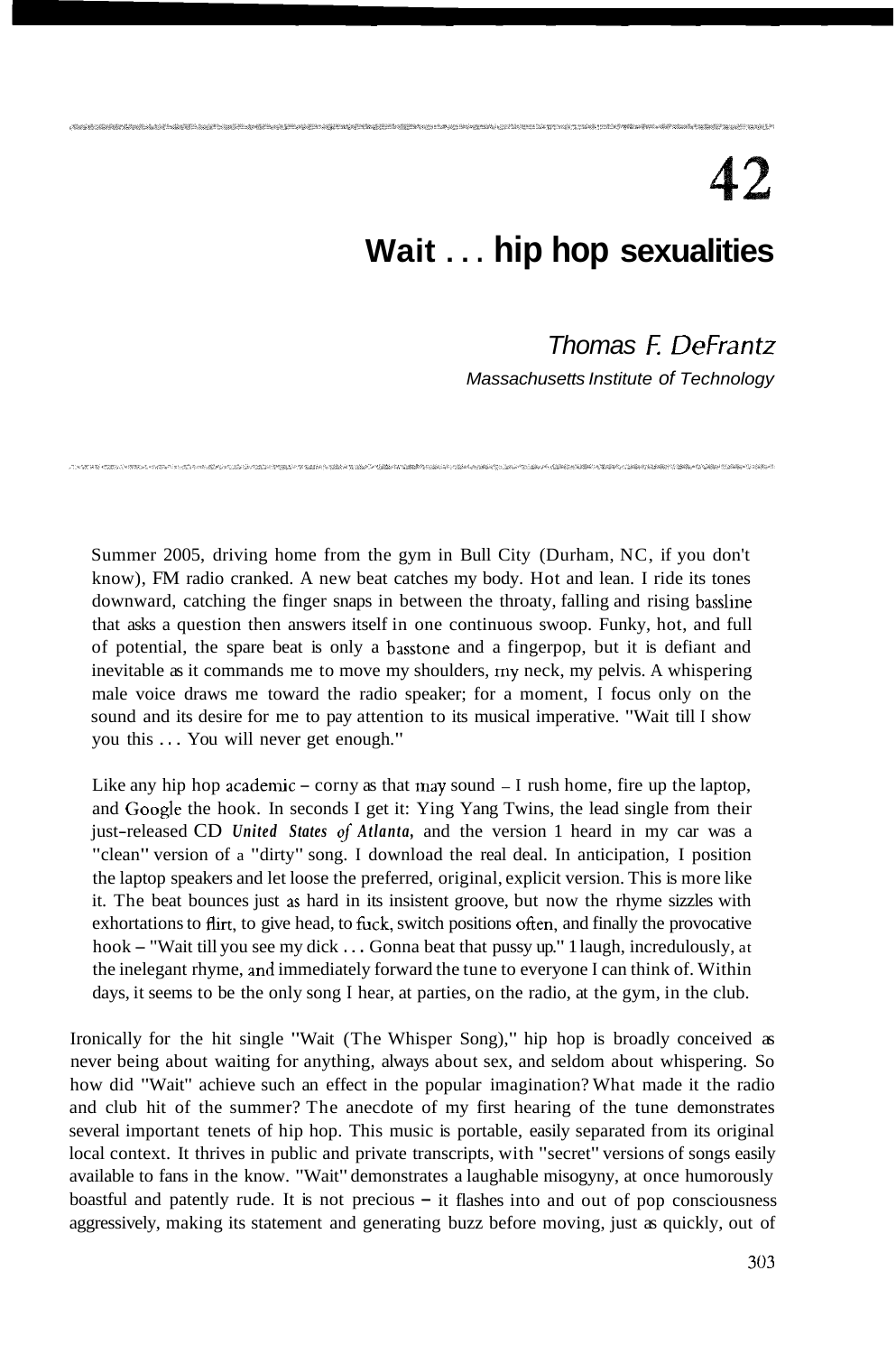circulation, making way for the next cycle of hits and misses. Most importantly, the music demands dance, and predicts playful interaction in some social space – the club, the gym, and possibly (although, not probably) the bedroom.

Hip hop offers an array of obvious and urgent questions surrounding sex and sexuality. Is hip hop truly obsessed with depictions of sex and sexuality? What kinds of depictions are most prevalent? What depictions are resisted by hip hop hedz, and why? How do sex and sexuality feed hip hop into world markets? How has a global marketplace for hip hop accelerated a demand for sexually explicit musical materials? How has hip hop come to stand for a youth sensibility that conjures perverse behaviors – as often social as sexualized – practiced as oppositional rituals to an increasingly corporate-controlled mainstream? Are hip hop sexualities different from other kinds of sexualities?

## **Hip hop histories**

Constructing answers to these questions transports us to the complex areas of popular culture and marketplace culture. Hip hop, a constellation of esthetic practices imbued with undeniable focus on style, emerged as the first post-civil-rights manifestation of black expressive culture in the United States. Its four constituent elements consist of B-Boying/B-Girling, which includes breakdancing and the physical attitude of hip hop; writing, which includes graffiti and visual representations of hip hop; dj'ing; which includes turntabilism and the aural component of hip hop; and emceeing, which includes rapping and spoken-word poetry, the narrative aspect of hip hop. Each of these elements is bound by what some call the fifth element of hip hop - knowledge, or consciousness, which allows hip hop to inspire productive change among its participants, whether they be artists or fans. While each of these eletnents also has some relationship to representations of sex and sexuality, emceeing, or rapping, holds the most profound implications for a consideration of sex and sexuality defined by contemporary popular culture.

The history of hip hop can be easily aligned with African-American creative practices that stretch from the blues and jazz traditions of the early twentieth century. In general, these practices interwove boasting and toasting - that is, competitive bragging about one's abilities, and celebrating the achievements of another - with the musical accompaniment of the day. African-American culture has long prized a comfortable connection between spirituality, physicality, and sexuality in its performance traditions. These performances allow for: ecstatic release of energy; the call-and-response of performer and witness in service of communication; and a commitment to the well-being of the gathered community for the performance. Inlportantly, they are also built upon the willingness of witnesses to be amazed and surprised by the performer. Taken together, these esthetic aspects of performance led directly to the place of sexually-charged lyrics in hip hop music. Some hip hop, like some of the blues before it, connects audiences through boastful stories of sexual encounters staged as bragging rituals about near-impossible events.

Race is an issue here. The blues, like hip hop, attracted many denouncers as it gained popularity, and particularly as it moved from African-American contexts, where sex might be discussed as part of a constellation of human activity, to white-dominated public venues that denied conversations about sex and sexuality. In line with the fear of miscegenation that haunted white domination of black bodies in the United States, the suggestion of sex by African-Americans created anxiety for whites resistant to social mixing. So, while an extensive library of raunchy blues lyrics has been documented from the first decades of the twentieth century,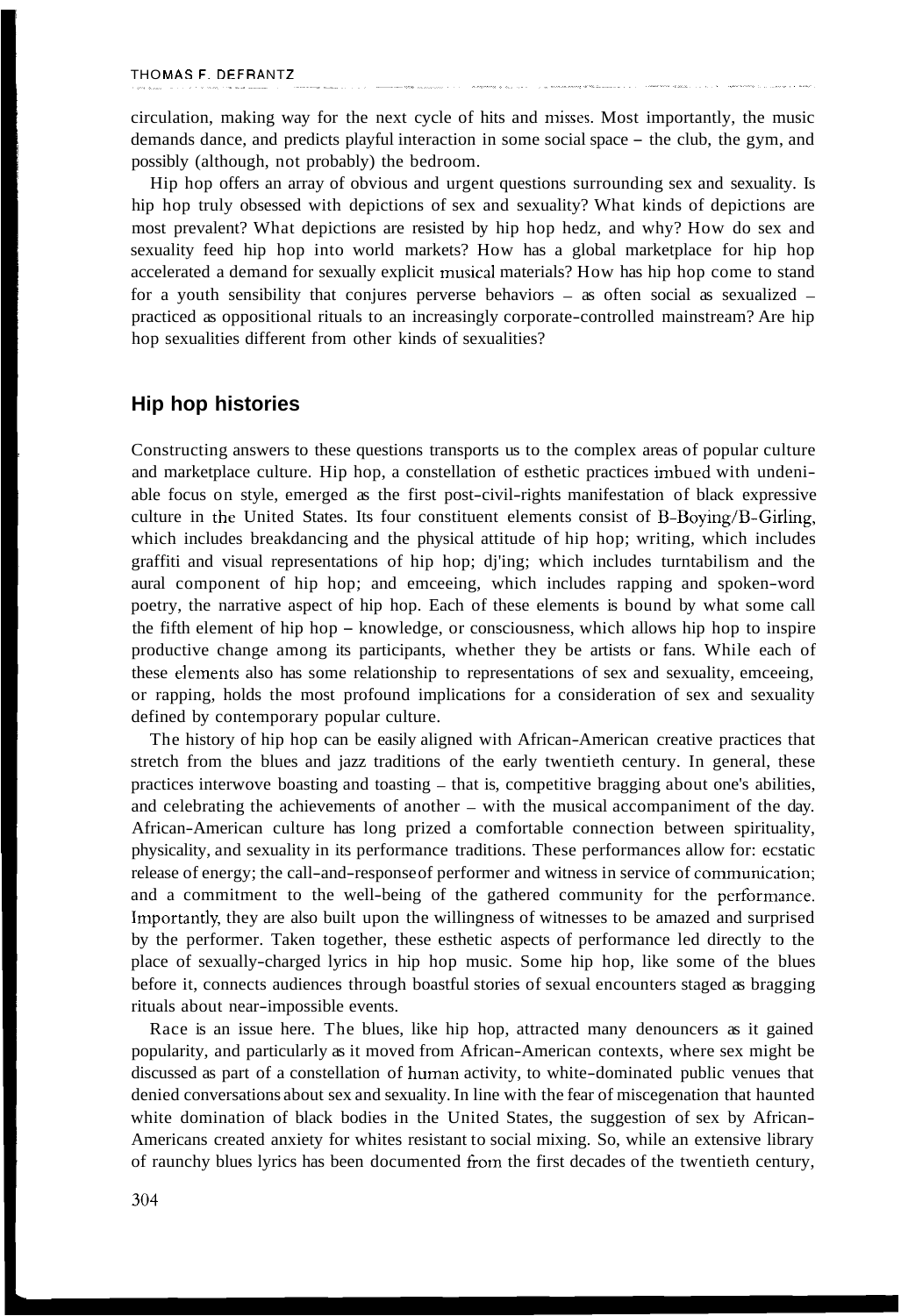few, if any, of these songs received airplay on commercial radio. For example, the suggestive lyrics to "Long John Blues," a popular song recorded by Dinah Washington in 1948, attracted attention from moralists: "I went to Long John's office and told hini the pain was killin' ... / He told me not to worry, that my cavity just needed fillin' ... / He took out his trusted drill / And he told me to open wide / He said he wouldn't hurt me / But he'd fill my hole inside / Long John, Long John, you've got that golden touch / You thrill me when you drill me, and I need you very much." Songs in this tradition functioned by innuendo and intrigue, with a heavy dose of tongue-in-cheek humor that surrounded their performance and reception. Too easily, African-American expressive cultures like blues dancing and singing were characterized as patently immoral and lascivious, without redeeming artistic consequence. In this way, sexualized African-American popular culture fed into an ancient American consciousness that considered black bodies as sub-human and animalistic in comparison to demure, civilized white bodies.

Hip hop follows the blues, but differs dramatically because of its relationship to technologies of mass production. As hip hop emerged, youthful emcees quickly created a strand of boastful narratives that attracted audience attention with outlandish tales of sexual stamina and virility. But changing public standards allowed these raps with suggestive lyrics to receive commercial airplay, and an ascendant music video industry capitalized on sexualized imagery as a niajor selling point for hip hop. As the market solidified and expanded, its producers veered more aggressively toward sex, and exploited the racist, but popular, presumptions that affiliated young bodies of color with rampant, excessive sexuality. As hip hop achieved commercial exposure unprecedented for previous black expressive cultures, so did its most sexualized lyrics, and typically without regard to the political consequences that these representations engendered in mainstream contexts.

### **Back in the day**

The earliest mainstream hip hop rhymes offered innocent and almost naive depictions of courtship and sexual curiosity. Playful emcees taunted each other and the object of their affection in raps like "Roxanne, Roxanne," a 1984 recording by the group UTFO, which told a story of guys trying to talk to a girl on the street. As the rap progressed, each emcee was rejected by Roxanne, which allowed the next prospect a chance to horn in on her with his best lines. Almost immediately an answer rap - "Roxanne's Revenge," released by Roxanne Shanté in 1984 – confirmied the elasticity of rap for sexual politicking. Set to a beat borrowed from the first record, the 14-year-old female rapper dismissed the UTFO emcees and boasted about her own qualities and abilities as an emcee.

Other answer-back recordings followed immediately, and the market for sexualized bravado in rhyme hardened. Emcee Positive K achieved a big success with "I Got A Man" in 1992, a party track that suggested an inviolable war between the sexes, performed, in a littlenoted irony, by the emcee as both the male and the female voices. While underground hip hop had long embraced explicit depictions of sexuality, as in Akinyele's notorious 1993 release "Vagina Diner," it held few aspirations toward commercial radio. But, by 1995, the success of LL Cool J and LeShaun's "Doin It" confirmed the crossover possibilities of sexually-charged rap, with simulated foreplay and sex acts integral to the narrative drive of the track. Set to a sample borrowed from Grace Jones, the song, while still playful, exuded an undeniably explicit sensibility in its references to particular sexual acts, a sensibility aniplified by the accompanying music video directed by Hype Williams.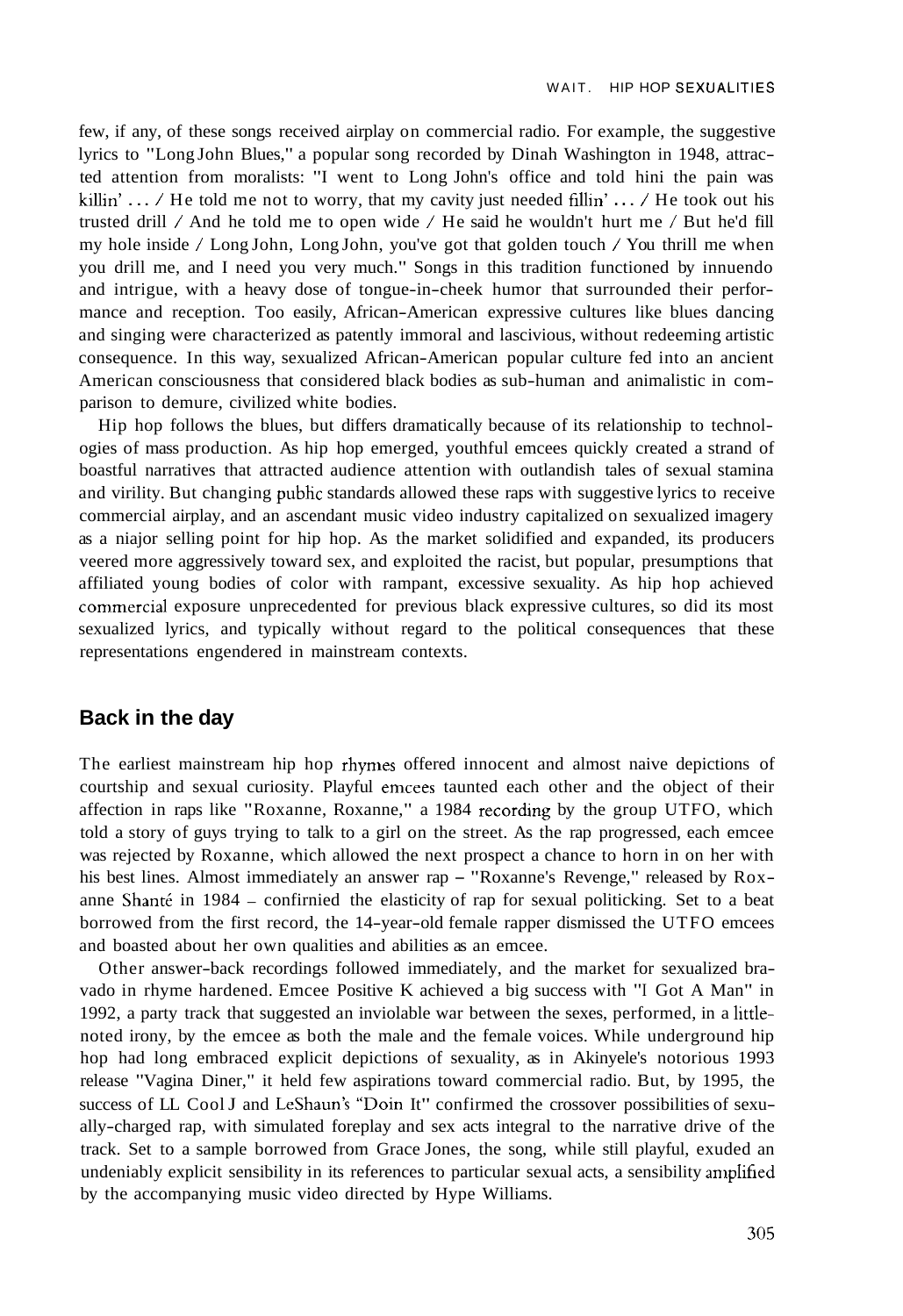LL Cool J (born James Todd Smith) established himself as a rap sex symbol. Having taken his moniker as a sexualized boast - Ladies Love Cool James - his performances solidified the persona of a romantic thug, a hypermasculine African-American man who operates as a stylish, considerate lover. LLJ began this arc of his career with raps like "'Round the Way Girl" (1990), a sort of "everyman" narrative celebrating a diversity of women of color seldom described by mainstream media. As LLJ boasted about the kinds of girls he hoped to date, he also confirmed, in rhyme, fashion trends and style prerogatives of the day. In videos, LLJ often capitalized on his sex appeal by appearing shirtless and smiling seductively at the camera.

LLJ's mainstream success predicted the rising popularity of sex in media representations of hip hop, as well as the preferred terms of female participation therein. In LLJ's videos, women typically functioned as silent, dancing props who could bolster the ego of the emcee. The abundance of voiceless female bodies in these videos led quickly to the late-1990s phenomenon of "video hoes," scantily clad women of color, who performed lewd gestures toward an unblinking camera. While dancing girls have long been a trope of American entertainment, the hypersexualized imagery of hip hop music videos approached a pinnacle of degradation unimaginable before the advent of music video. Probably the most extravagant use of women as background material came in Nelly's notorious "Tip Drill" video (2004), directed by Benny Boom. Set at a house party in a lavish mansion, dozens of women in bikinis and high heels demonstrate booty-popping moves and simulate sex acts with each other and the emcees. The women here are moistened, available, silent, and unfailingly willing. This depiction of available flesh echoed longstanding American conceptions of black bodies as sexually provocative and predisposed to physical labor. In this realm of music videos, hip hop created little space for nuanced dialogue across gender about sex or sexuality.

#### **Let's talk about sex**

While mainstream conversations about sex in popular culture are few, many scholars have noted that hip hop offers a public platform for some women to talk, frankly, about sex. Some rappers, including Queen Latifah and the groups T.L.C. and Salt n Pepa, established their mainstream reputations in the 1990s as straight-talking women who brought a nononsense attitude to the public discourse surrounding sex. But these rumblings of public conversation almost always occurred in heterosexist terms that valorized masculine domination. For example, some female emcees adopted the mainstream's misogynistic attitudes toward sex in an attempt to express an empowerment of female sexuality. Emcees including Missy Elliot and Foxy Brown promoted a pop-sensibility of sex-positive women in control of their sexual destinies, in recordings that offered directives for men to fulfill the rapper's sexual needs, as in the 1996 Lil' Kim track "I Don't Want Dick Tonight," which concluded its hook, "Eat my pussy right!" Some of these efforts led to action beyond hip hop as a realm of entertainment: Jimmie Hatz, a condom company founded in 2003, aggressively promoted its products as a hip hop consumer item. In the main, however, female rappers and singers working in hip hop embraced highly sexualized personae that confirmed heterosexist fantasies of women entertainers as commensurate with professional sex workers.

Hip hop has produced its own resistant recordings that critique mainstream preoccupations with misogyny, most famously in DJ Vadim and Sarah Jones's spoken-word anthem "Your Revolution" (1999). Conceived as an antidote to the hypersexualized depictions of women in hip hop, the song answered back an expansive string of hit songs with a wry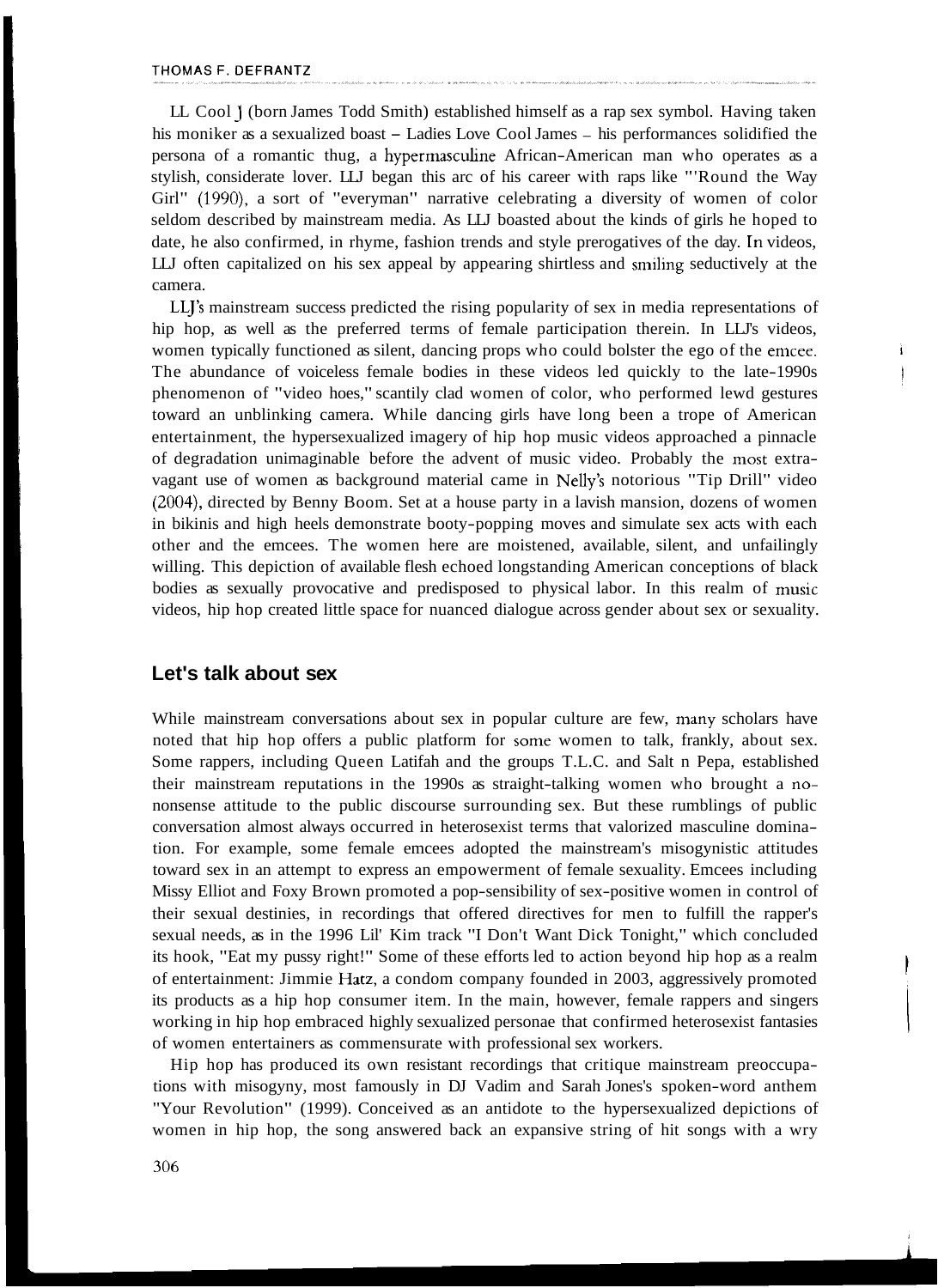rejection of their ternis of engagement. In a relaxed but direct cadence, Jones dismissed LL Cool J and others as she explained: "Your revolution will not find me in the backseat of a jeep / With LL, hard as hell, you know doin it and doin it and doin it well / Nah come on now / Your revolution will not be you smacking it up, flipping it, or rubbing it down / ... Your revolution will not happen between these thighs." The song achieved a modest underground following without commercial airplay; in an ironic twist, the Federal Communication Commission sanctioned a Portland, Oregon, radio station for airing the song in 2000, claiming that it defied decency regulations. Three years later the ruling was overturned and fines were dismissed, but by then the song had received national attention as a harbinger of how hip hop could critique itself and its own representations of sexuality, even if it functioned within a larger mainstream context committed to maintaining a heterosexist orthodoxy.

### **Queer hip hop practices**

March 2000, cruising Tempe, Arizona, with a pal in a drab rental car. Headed to an underground queer African-American club we found out about - somehow. Talking about Lauryn Hill's visionary hip hop, realized on a spiritual plane with its R&B roots intact; and D'Angelo's hot-as-hell nude video for "Untitled (How Does It Feel?)," we land in the parking  $\text{lot} - \text{folks}$  are dressed as they want to be for a Saturday night: some cats in shiny suits, others in baggies; glam women in tight dresses arm in arm with big niamas sporting work boots. Once in the door, the vibe is positive and happy. A small club, with a dance floor at one end, and some already jumpin', jumpin' to Destiny's Child. The deejay shouts out to a sister at the back, grooving high as the new tune bleeds into the air - a sinister pizzicato string sample sets a mood of insistent menace. The beat drops. A tinny, electronic assemblage, built from a synthesizer and a drum machine, with a hyperactive break that comes around every chorus. A cheer erupts from the crowd. The dance floor fills, and we get out our versions of the wop and the shake, even as Juvenile rhymes, "Girl you workin with some ass yeah, you bad yeah / Make a nigga spend his cash yeah, his last yeah / Hoes frown when you pass yeah, they mad yeah / . . . Got a nigga schemin' large yeah, on the hard yeah / **A** smooth little broad yeah from out the projects / A nigga do a trick yeah, on the dick yeah . . . Girl, you looks good, won't you back that ass up  $/$  You'se a fine motherfucker, won't you back that ass up." The music calls for a dance that rises up through the shoulders and the neck for the break, but settles down, hard, for some deep booty-banging at each and every release.

The anecdote of my dance in an Arizona club demonstrates that queer hip hoppers niay respond to the social imperatives of the music in much the same way that straight fans do; the music may contain calls for particular dances in rhyme as well as in the musical structure and content. In the dance space, the misogyny or homophobia of a rhyme can be easily disregarded as celebrants communicate with their bodies. Some hip hop rhymes may be read as queer in their particularity: rhymes like Sir Mix-A-Lot's "Baby Got Back" (1992), or Juvenile's "Back That Ass Up" (1999) explore a fetish of anatomy that attempt to normalize particular unstated African-American erotic desires. The "queerness" of a fetish of the rump here - as with the penis of the Ying Yang Twins' "Wait ... " - suggests how hip hop can create space for alternative conversations about sex, conversations that would not happen in